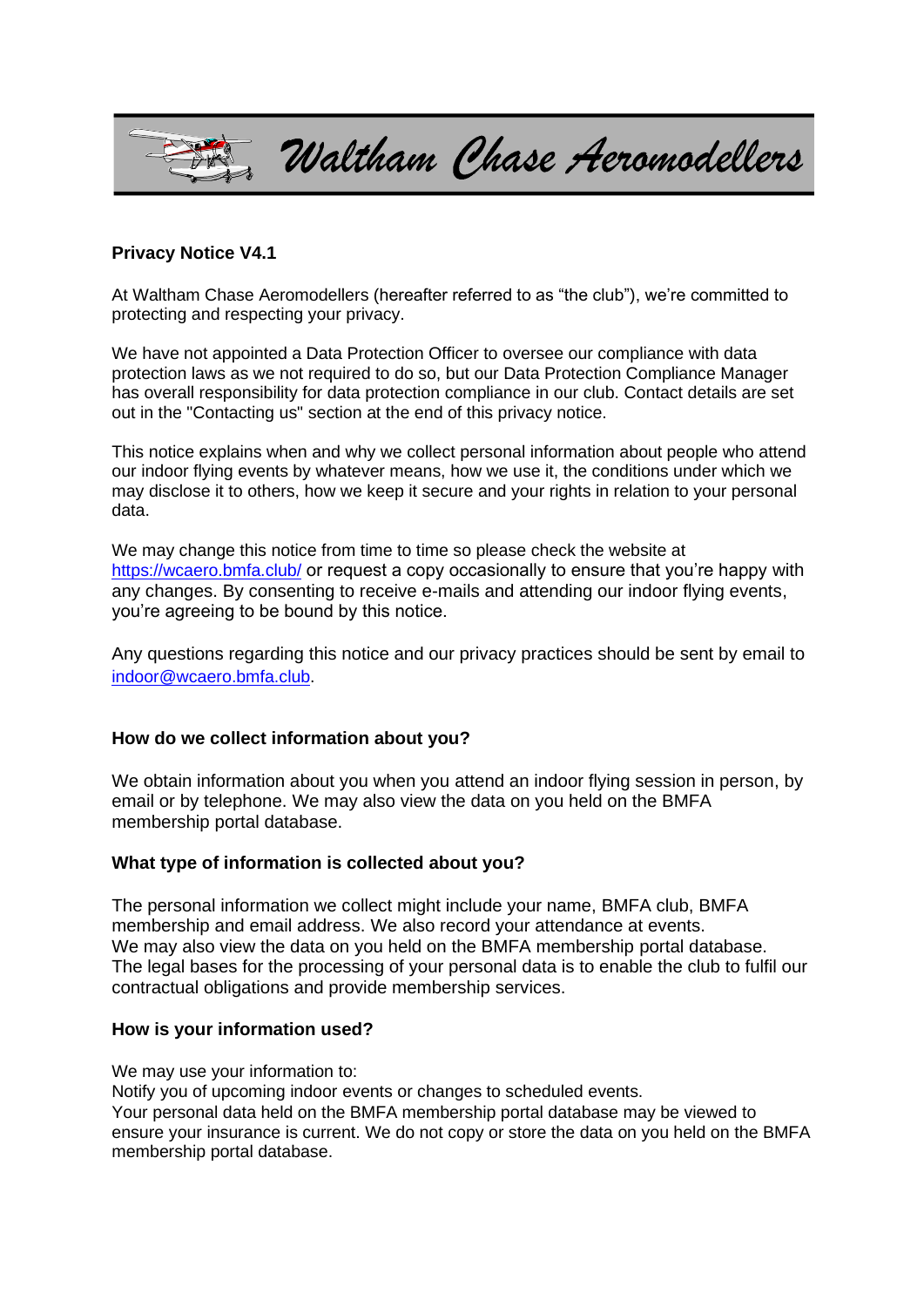# **How long do we retain your information?**

We will hold your personal information on our systems for as long as is necessary to carry out our obligations in relation to your interest in indoor flying, or as long as is set out in any relevant agreement between us. Your information will be securely kept until we request you to refresh your agreement to receive e-mails. Record of your attendance at a particular event will be held for 6 years as required by our indemnity insurance.

# **Who has access to your information?**

We will not sell or rent your information to third parties. We will not share your information with third parties for marketing purposes. We will not share your information with any individuals. Please be reassured that we will not release your information to third parties beyond the club unless we are required to do so by law, for example, by a court order or for the purposes of prevention of fraud or other crime. [www.bmfa.org/privacy](http://www.bmfa.org/privacy)

# **How you can access and update your information?**

The accuracy of your information is important to us. You can check the information we hold is correct by requesting such information by e-mail from Alan Wallington [\(indoor@wcaero.bmfa.club\)](mailto:indoor@wcaero.bmfa.club).

# **What are your rights?**

(a) the right to access;

You have the right to confirmation as to whether or not we process your personal data and, where we do, access to the personal data, together with certain additional information. That additional information includes details of the purposes of the processing, the categories of personal data concerned and the recipients of the personal data. Providing the rights and freedoms of others are not affected, we will supply to you a copy of your personal data. The first copy will be provided free of charge, but additional copies may be subject to a reasonable fee.

(b) the right to rectification;

You have the right to have any inaccurate personal data about you rectified and, taking into account the purposes of the processing, to have any incomplete personal data about you completed.

• (c) the right to erasure;

In some circumstances you have the right to the erasure of your personal data without undue delay. Those circumstances include: the personal data being no longer necessary in relation to the purposes for which the data was collected or otherwise processed.

• (d) the right to restrict processing;

In some circumstances you have the right to restrict the processing of your personal